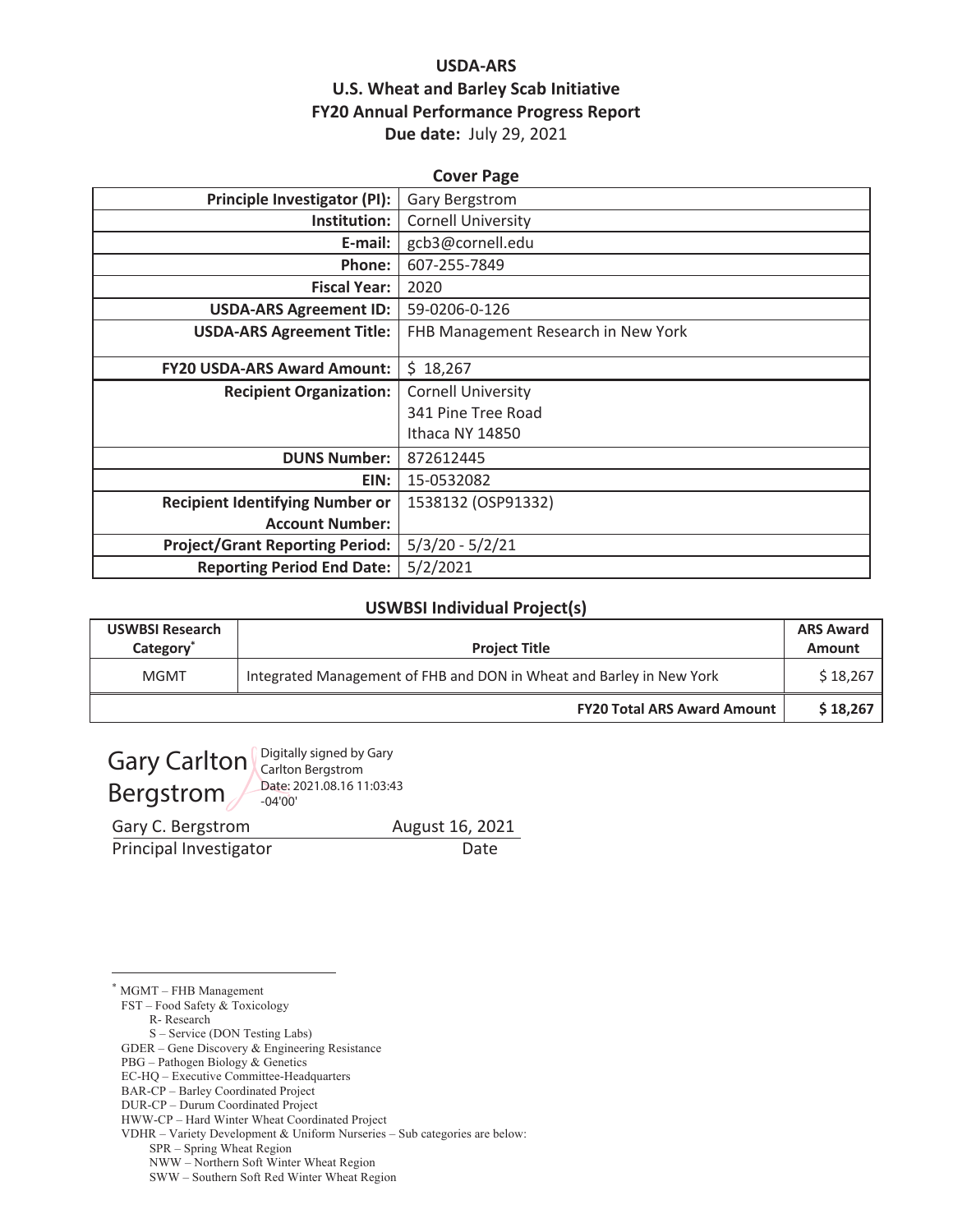**Project 1:** *Integrated Management of FHB and DON in Winter Wheat in New York*

## **1. What are the major goals and objectives of the research project?**

To provide more robust recommendations for management of Fusarium head blight in wheat and barley. Emphasis was placed on timings of fungicide treatments involving Miravis Ace.

**2. What was accomplished under these goals or objectives?** *(For each major goal/objective, address these three items below.)*

#### **a) What were the major activities?**

We conducted standard protocol IM studies on winter wheat (cultivars Erie, Pioneer 25R25, and Pioneer 25R40), winter barley (cultivars KWS Scala and LCS Violetta), and spring barley (cultivars AC Newdale and AAC Synergy).

### **b) What were the significant results?**

Unfortunately, dry conditions prevailed through grain filling, thus preventing significant development of FHB or grain contamination with DON. We did find that early application (FGS 10.3) of Miravis Ace resulted in the best control of scald in susceptible varieties of winter barley and of spot blotch in susceptible varieties of spring barley.

#### **c) List key outcomes or other achievements.**

While best timing of Miravis Ace and other fungicides for FHB management appears to be at FGS 10.5, earlier application may be most beneficial for management of fungal leaf blights.

# **3. Was this research impacted by the COVID‐19 pandemic (i.e. university shutdowns and/or restrictions, reduced or lack of support personnel, etc.)? If yes, please explain how this research was impacted or is continuing to be impacted.**

All objectives were accomplished in spite of COVID‐19. We were unable to hire undergraduate workers in 2020, so there was a heavier workload on technical staff. That continues into FY21.

#### **4. What opportunities for training and professional development has the project provided?**

Though not funded on the grant, M.S. student Andrea Lugo‐Torres helped to achieve project objectives. She landed a scientific position with Ascribe LLC and has been a research scientist there since September 2020.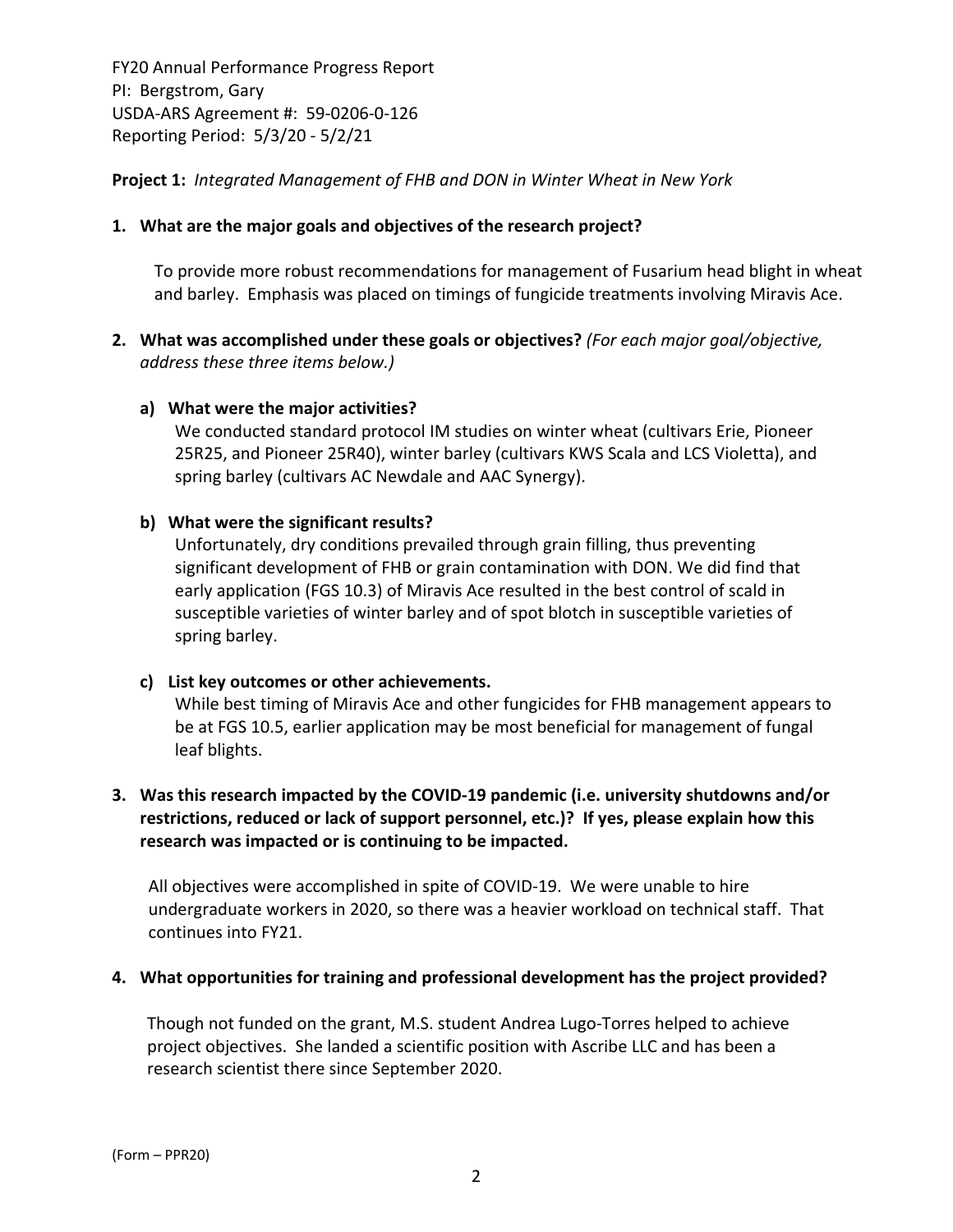### **5. How have the results been disseminated to communities of interest?**

Through field days, winter grower meetings, email listserves, presentations at the FHB Forum, and publication in *Plant Disease Management Reports*.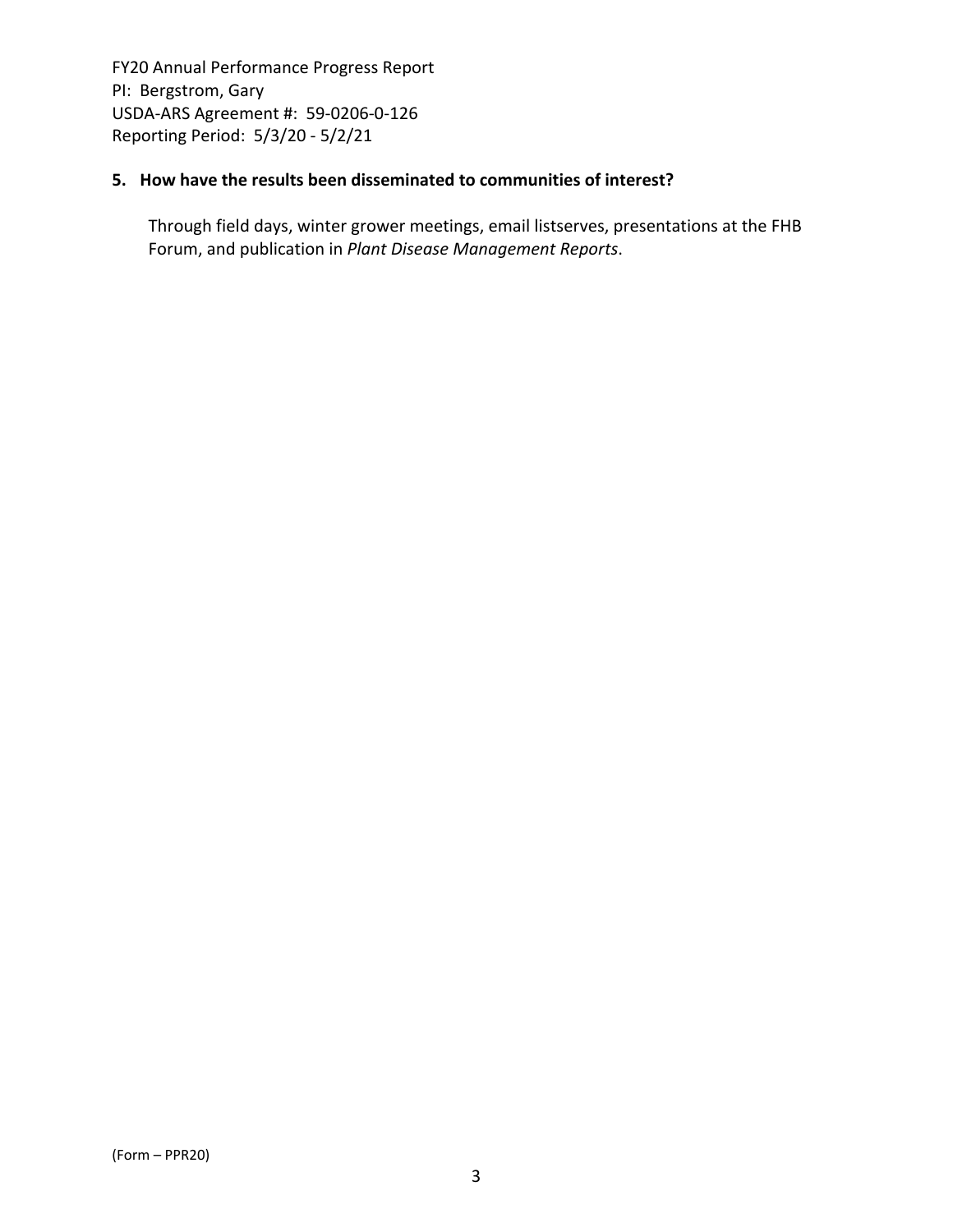# **Training of Next Generation Scientists**

**Instructions:** Please answer the following questions as it pertains to the FY20 award period (5/3/20 ‐ 5/2/21). The term "support" below includes any level of benefit to the student, ranging from full stipend plus tuition to the situation where the student's stipend was paid from other funds, but who learned how to rate scab in a misted nursery paid for by the USWBSI, and anything in between.

**1. Did any graduate students in your research program supported by funding from your USWBSI grant earn their MS degree during the FY20 award period?** ☐Yes ☒No

**If yes, how many?** Click to enter number here.

**2. Did any graduate students in your research program supported by funding from your USWBSI grant earn their Ph.D. degree during the FY20 award period?**

☐Yes ☒No **If yes, how many?** Click to enter number here.

**3. Have any post docs who worked for you during the FY20 award period and were supported by funding from your USWBSI grant taken faculty positions with universities?** ☐Yes ☒No

**If yes, how many?** Click to enter number here.

**4. Have any post docs who worked for you during the FY20 award period and were supported by funding from your USWBSI grant gone on to take positions with private ag‐ related companies or federal agencies?**

☐Yes ☒No

**If yes, how many?** Click to enter number here.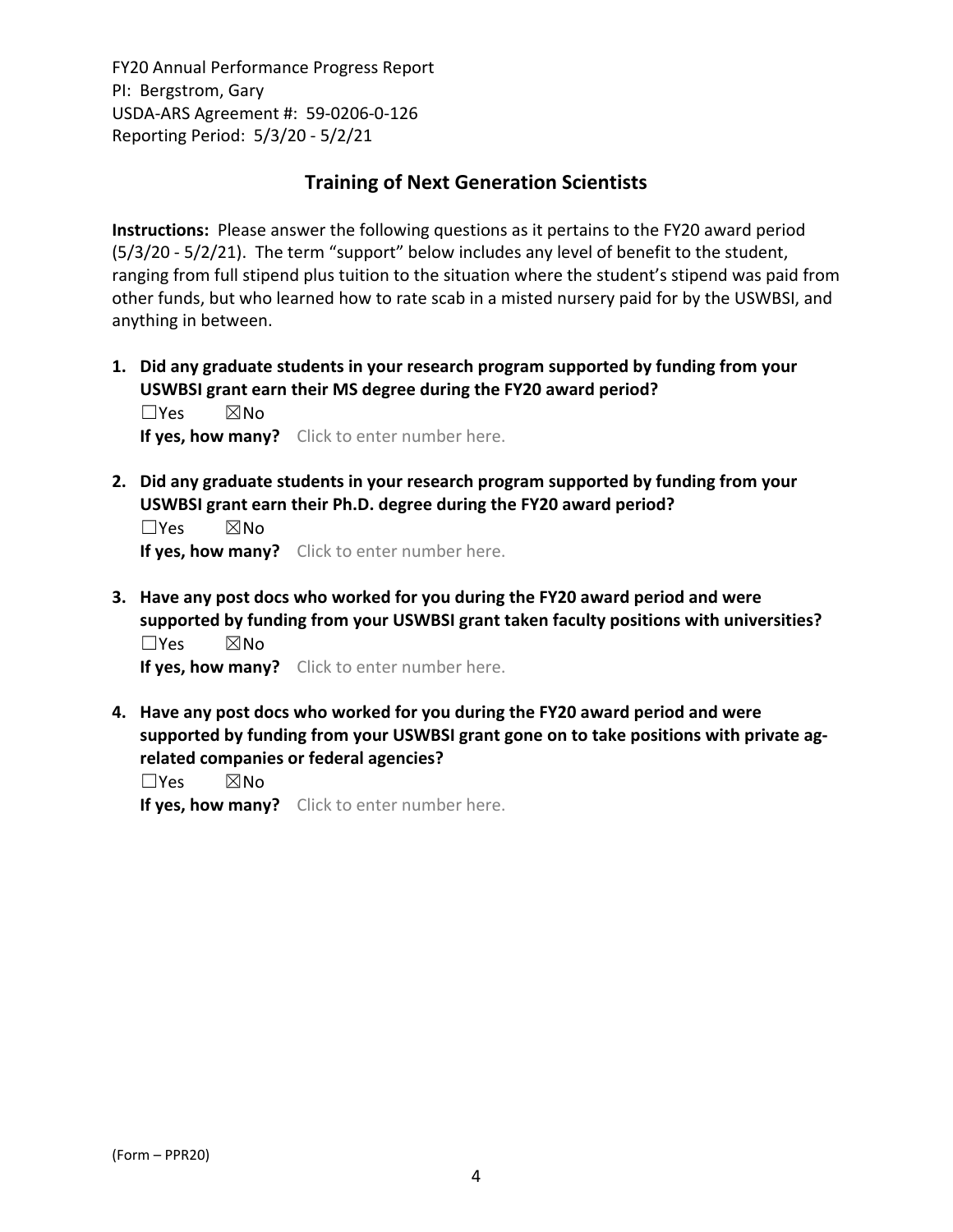# **Release of Germplasm/Cultivars**

**Instructions:** In the table below, list all germplasm and/or cultivars released with full or partial support through the USWBSI during the FY20 award period (5/3/20 - 5/2/21). All columns must be completed for each listed germplasm/cultivar. Use the key below the table for Grain Class abbreviations. 

NOTE: Leave blank if you have nothing to report or if your grant did NOT include any VDHR-related projects.

| <b>Name of Germplasm/Cultivar</b> | <b>Grain Class</b>    | <b>FHB Resistance</b>                                  | <b>FHB</b><br>Rating<br>$(0-9)$  | Year<br><b>Released</b> |
|-----------------------------------|-----------------------|--------------------------------------------------------|----------------------------------|-------------------------|
| Not applicable to this project.   | Select Grain<br>Class | Select what represents<br>your most resistant<br>check | Enter as<br>$text 0-9$<br>rating | Select Year             |
| Click here to enter text.         | Select Grain<br>Class | Select what represents<br>your most resistant<br>check | Enter as<br>text 0-9<br>rating   | Select Year             |
| Click here to enter text.         | Select Grain<br>Class | Select what represents<br>your most resistant<br>check | Enter as<br>text 0-9<br>rating   | Select Year             |
| Click here to enter text.         | Select Grain<br>Class | Select what represents<br>your most resistant<br>check | Enter as<br>text 0-9<br>rating   | Select Year             |
| Click here to enter text.         | Select Grain<br>Class | Select what represents<br>your most resistant<br>check | Enter as<br>text 0-9<br>rating   | Select Year             |
| Click here to enter text.         | Select Grain<br>Class | Select what represents<br>your most resistant<br>check | Enter as<br>text 0-9<br>rating   | Select Year             |
| Click here to enter text.         | Select Grain<br>Class | Select what represents<br>your most resistant<br>check | Enter as<br>text 0-9<br>rating   | Select Year             |
| Click here to enter text.         | Select Grain<br>Class | Select what represents<br>your most resistant<br>check | Enter as<br>text 0-9<br>rating   | Select Year             |
| Click here to enter text.         | Select Grain<br>Class | Select what represents<br>your most resistant<br>check | Enter as<br>text 0-9<br>rating   | Select Year             |
| Click here to enter text.         | Select Grain<br>Class | Select what represents<br>your most resistant<br>check | Enter as<br>text 0-9<br>rating   | Select Year             |
| Click here to enter text.         | Select Grain<br>Class | Select what represents<br>your most resistant<br>check | Enter as<br>text 0-9<br>rating   | Select Year             |
| Click here to enter text.         | Select Grain<br>Class | Select what represents<br>your most resistant<br>check | Enter as<br>text 0-9<br>rating   | Select Year             |
| Click here to enter text.         | Select Grain<br>Class | Select what represents<br>your most resistant<br>check | Enter as<br>text 0-9<br>rating   | Select Year             |
| Click here to enter text.         | Select Grain<br>Class | Select what represents<br>your most resistant<br>check | Enter as<br>text 0-9<br>rating   | Select Year             |

**NOTE:** List the associated release notice or publication under the appropriate sub-section in the 'Publications' section of the FPR.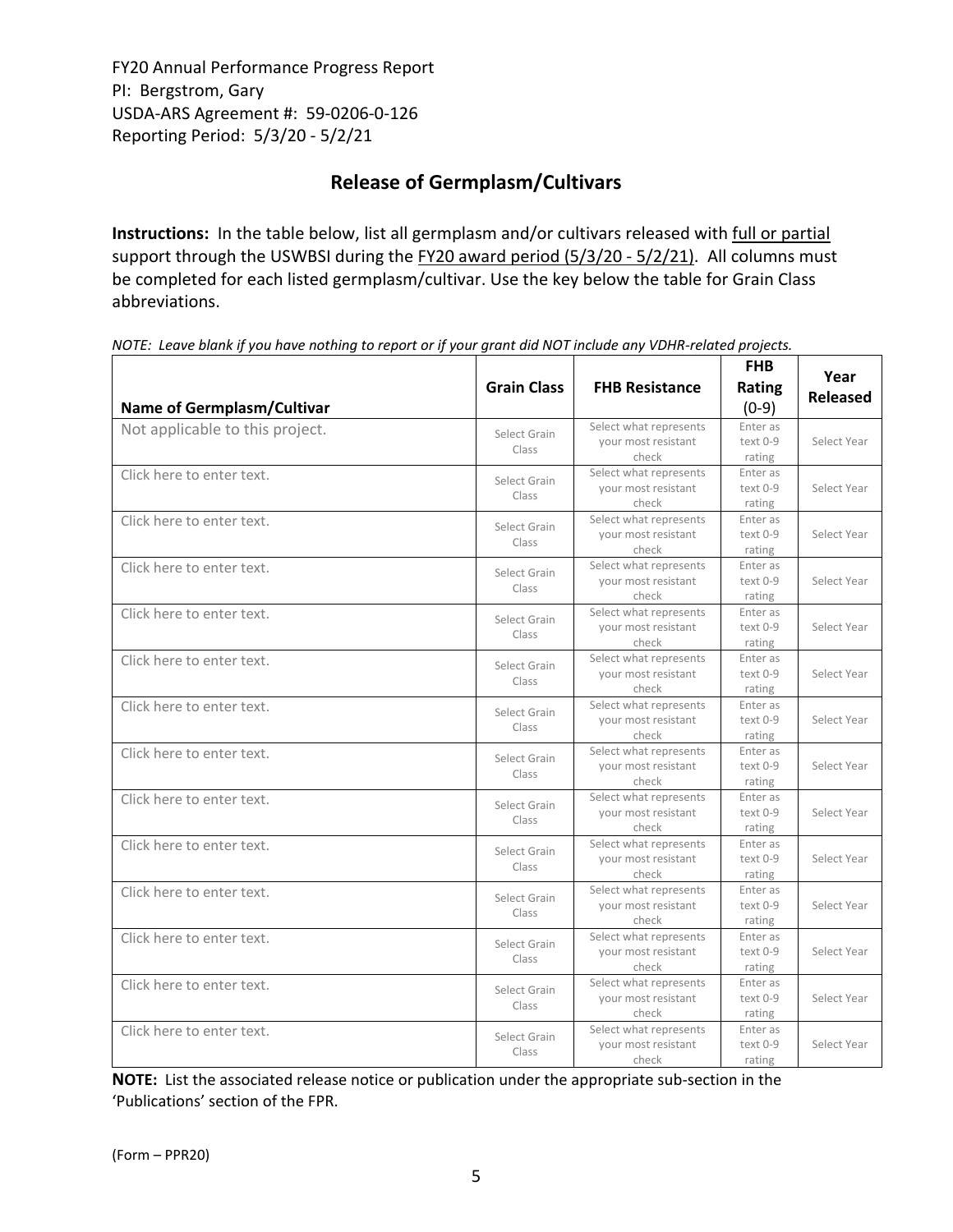# **Publications, Conference Papers, and Presentations**

**Instructions:** Refer to the PR\_Instructions for detailed more instructions for listing publications/presentations about your work that resulted from all of the projects included in the FY20 grant award. Only citations for publications published (submitted or accepted) or presentations presented during the **award period (5/3/20 ‐ 5/2/21**) should be included. If you did not publish/submit or present anything, state 'Nothing to Report' directly above the Journal publications section.

NOTE: Directly below each citation, you **must** indicate the Status (i.e. published, submitted, etc.) and whether acknowledgement of Federal support was indicated in the publication/ presentation. See example below for a poster presentation with an abstract:

Z.J. Winn, R. Acharya, J. Lyerly, G. Brown‐Guedira, C. Cowger, C. Griffey, J. Fitzgerald, R.E. Mason and J.P. Murphy. 2020. "Mapping of Fusarium Head Blight Resistance in NC13‐20076 Soft Red Winter Wheat." In: S. Canty, A. Hoffstetter, and R. Dill‐Macky (Eds.), *Proceedings of the 2020 National Fusarium Head Blight Forum (*p. 12.), Virtual; December 7‐11. Online: https://scabusa.org/pdfs/NFHBF20\_Proceedings.pdf. Status: Abstract Published and Poster Presented Acknowledgement of Federal Support: YES (Abstract and Poster)

# **Journal publications.**

Fulcher, M.R., J.B. Winans, and G.C. Bergstrom. 2021. *Fusarium graminearum* isolates obtained from wheat and wild grasses in northeastern New York display comparable range of phenotypes, including virulence on crop hosts. *J. Plant Pathol.* 103:71‐77. https://doi.org/10.1007/s42161-020-00717-w Received Editor's Choice Designation (https://rdcu.be/ceTTs).

Status: Published Acknowledgement of Federal Support: Yes

Starr, J.K., A. Lugo‐Torres, G.C. Bergstrom, and P.J. Stachowski. 2021. Evaluation of integrated methods for management of Fusarium head blight and foliar diseases of spring malting barley in New York, 2020. Plant Disease Management Reports 15: CF147. Status: Published Acknowledgement of Federal Support: Yes

Starr, J.K., A. Lugo‐Torres, G.C. Bergstrom, and P.J. Stachowski. 2021. Evaluation of integrated methods for management of Fusarium head blight and foliar diseases of winter malting barley in New York, 2020. Plant Disease Management Reports 15: CF146. Status: Published Acknowledgement of Federal Support: Yes

(Form – PPR20)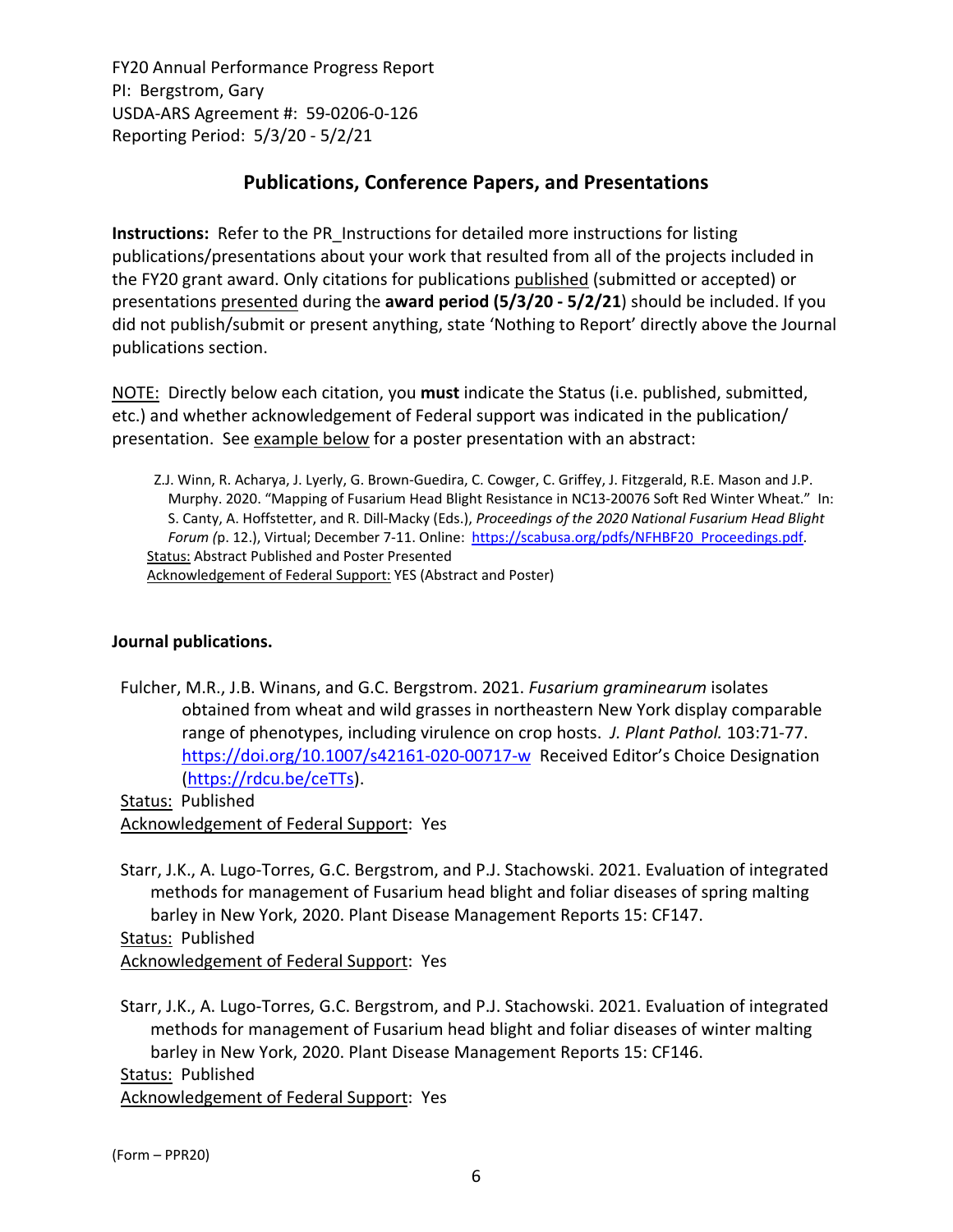Starr, J.K., A. Lugo‐Torres, G.C. Bergstrom, and P.J. Stachowski. 2021. Evaluation of integrated methods for management of Fusarium head blight and foliar diseases of winter wheat in New York, 2020. Plant Disease Management Reports 15: CF145. Status: Published Acknowledgement of Federal Support: Yes

#### **Books or other non‐periodical, one‐time publications.**

Nothing to report.

#### **Other publications, conference papers and presentations**.

Bradley, Emmanuel Byamukama, Martin Chilvers, Alyssa Collins, Christina Cowger, Heather Darby, Erick DeWolf, Ruth Dill‐Macky, Paul Esker, Andrew Friskop, Nathan Kleczewski, Alyssa Koehler, David B. Langston, Laurence Madden, Juliet Marshall, Hillary Mehl, Wanderson Moraes, Martin Nagelkirk, Nidhi Rawat, Damon Smith, Darcy Telenko, Stephen Wegulo, Heather Young‐Kelly and Pierce A Paul. 2020. Fusarium head blight management coordinated project: Integrated management trials 2018‐2020. Pages 38‐43 In: Canty, S., A. Hoffstetter, and R. Dill‐Macky (Eds.), *Proceedings of the 2020 National Fusarium Head Blight Forum*. East Lansing, MI: U.S. Wheat & Barley Scab Initiative.

Status: Report Published and Poster Presented Acknowledgement of Federal Support: Yes

Luis, Jane Marian, Sin Joe Ng, Gary Bergstrom, Kaitlyn Bissonnette, Kira Bowen, Carl Bradley, Emmanuel Byamukama, Martin Chilvers, Alyssa Collins, Christina Cowger, Heather Darby, Erick DeWolf, Ruth Dill Macky, Paul Esker, Andrew Friskop, Nathan Kleczewski, Alyssa Koehler, David Langston, Jr., Laurence Madden, Juliet Marshall, Hillary Mehl, Wanderson Moraes, Martin NagelKirk, Nidhi Rawat, Damon Smith, Darcy Telenko, Stephen Wegulo, Heather Young‐Kelly and Pierce A Paul. 2020. Fusarium head blight management coordinated project: Uniform fungicide trials 2018‐2020. Pages 44‐47 In: Canty, S., A. Hoffstetter, and R. Dill‐Macky (Eds.), *Proceedings of the 2020 National Fusarium Head Blight Forum*. East Lansing, MI: U.S. Wheat & Barley Scab Initiative.

Status: Report Published and Poster Presented Acknowledgement of Federal Support: Yes